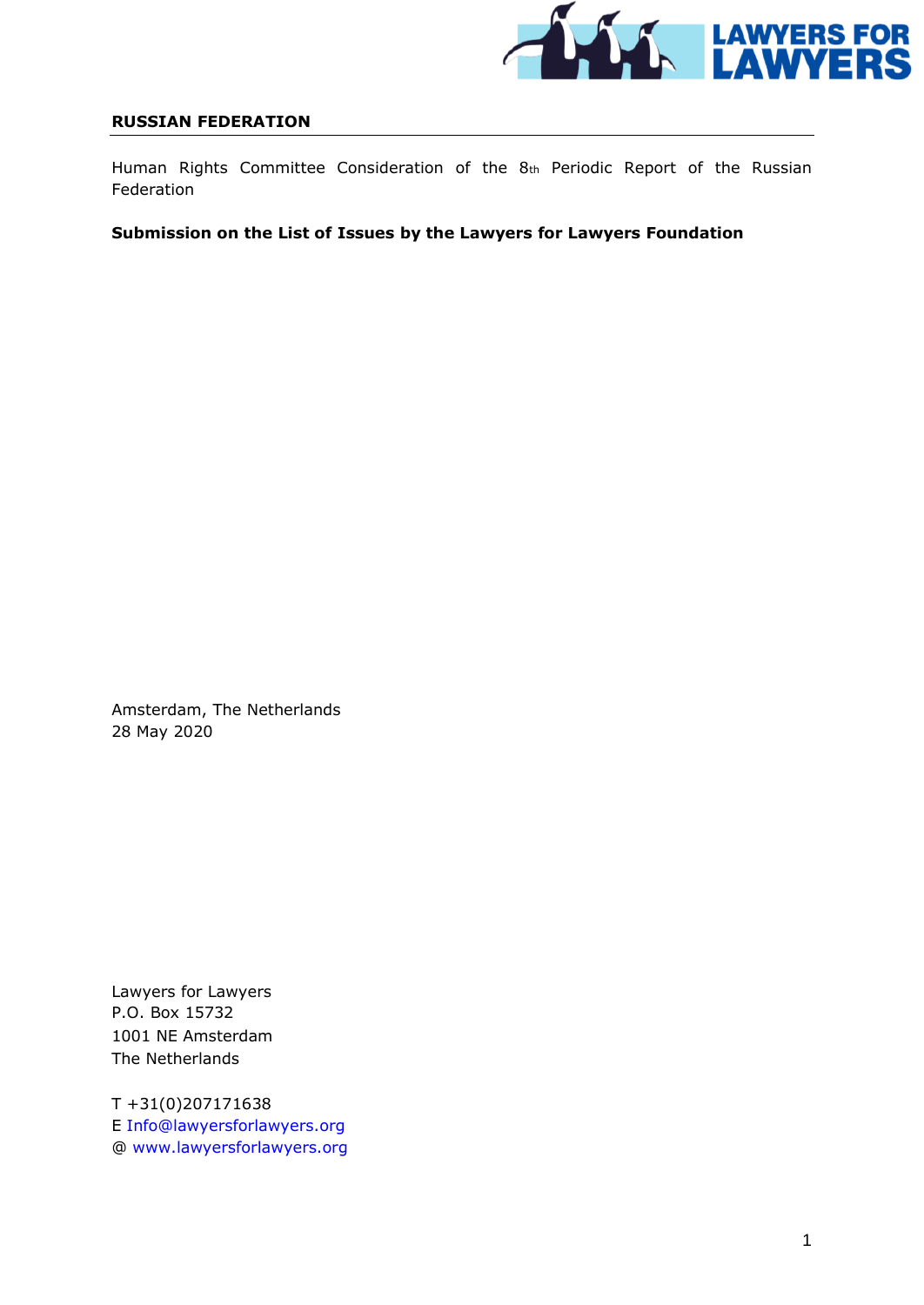

# **I Introduction**

### *Submitting Party*

Lawyers for Lawyers ('**L4L**') is an independent, nongovernmental organization, supported by contributions from private individuals and organizations related to the legal profession. Established in 1986, L4L has special consultative status with ECOSOC since 2013.<sup>1</sup>

L4L promotes and protects the independence of the legal profession through the support and empowerment of lawyers around the world who face reprisals, improper interferences, and undue restrictions, as a result of discharging their professional functions.2 In doing so, we advocate for adherence to core values underpinning the legal profession, in conformity with internationally recognized human rights laws, norms and standards, including but not limited to the International Covenant on Civil and Political Rights ('**ICCPR**')<sup>3</sup> and the Basic Principles on the Role of Lawyers ('**Basic Principles**').<sup>4</sup>

# *Concerning*

In May 2019, The Russian Federation submitted its eight periodic report on its implementation of the ICCPR.<sup>5</sup> At its 129th session, the Human Rights Committee ('**the Committee**') will adopt a List of Issues on the Russian Federation ('**State party**'). L4L welcomes the opportunity to contribute to the List of Issues on the State party in preparation for its eight periodic review by the Committee. Our submission will focus on the situation of lawyers in the State party, particularly the obstacles to the independent exercise of their profession and violations committed against them.

# *Methodology*

L4L has been closely following the situation of lawyers in the State party. The information for this submission is collected through ongoing desk-research, interviews and engagement with and reports from Russian lawyers and other local and international stakeholders.

# *Role of L4L in seventh periodic review State party*

After the State party filed its previous (seventh) periodic report, L4L filed a submission on the List of Issues on 24 April 2014, noting *inter alia* the lack of effective guarantees for the functioning of lawyers and pervasive immunity for harassment of and attacks on lawyers. A copy of this submission may be found in the OHCHR online archives.<sup>6</sup>

The Committee considered the previous (seventh) periodic report of the State party at its 3136th and 3137th meetings (16 and 17 March 2015). In the Concluding Observations of

<sup>1</sup> For more information visit our website: <https://lawyersforlawyers.org/en/about-us/>

<sup>2</sup> For more information visit our website: <https://lawyersforlawyers.org/over-ons/wat-doen-wij/>

<sup>3</sup> International Covenant on Civil and Political Rights (adopted 16 December 1966, entered into force 23 March 1976) 999 UNTS 171 ('**ICCPR**').

<sup>4</sup> Basic Principles on the Role of Lawyers, adopted by the Eight United Nations Congress on the Prevention of Crime and the Treatment of Offenders, Havana, Cuba, 27 August to 7 September 1990 ('**Basic Principles'**). 5 Eight Period Report Submitted by the Russian Federation under Article 40 of the Convention, 17 May 2019, CCPR/C/RUS/8. <sup>6</sup> See:

[https://tbinternet.ohchr.org/Treaties/CCPR/Shared%20Documents/RUS/INT\\_CCPR\\_ICO\\_RUS\\_1713](https://tbinternet.ohchr.org/Treaties/CCPR/Shared%20Documents/RUS/INT_CCPR_ICO_RUS_17134_E.pdf) [4\\_E.pdf](https://tbinternet.ohchr.org/Treaties/CCPR/Shared%20Documents/RUS/INT_CCPR_ICO_RUS_17134_E.pdf)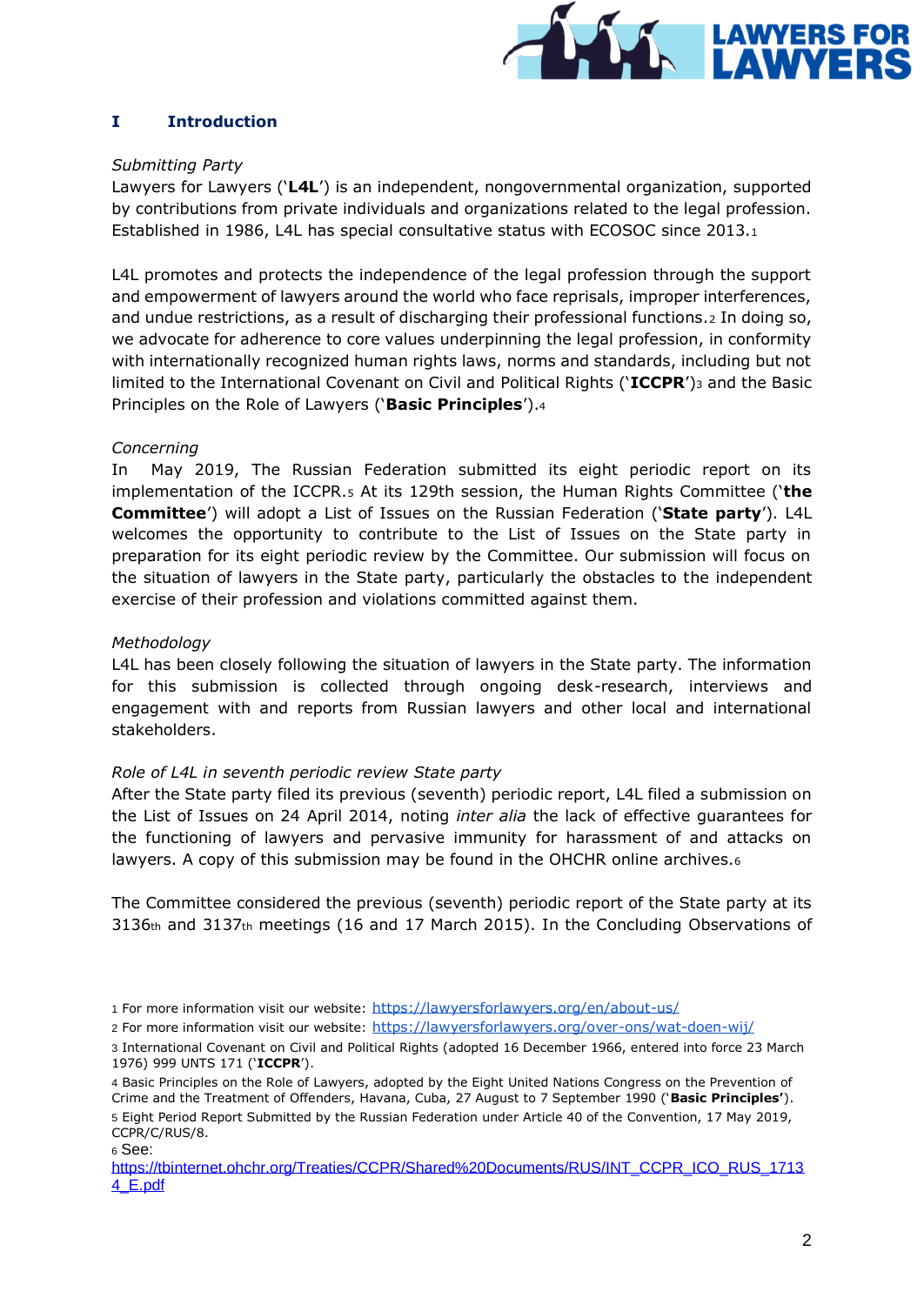

31 March 2015, the Committee came to the following relevant observations and conclusions:

"*The Committee remains concerned (CCPR/C/RUS/CO/6, paras. 14 and 16) at reports of harassment, death threats, intimidation, physical violence and killing of lawyers, journalists, human rights defenders and opposition politicians, in particular of those working in the North Caucasus, in connection with their professional activities, and at the slow progress in investigating such cases, including with regard to the killings of journalists Khadzhimurad Kamalov (2011) and Akhmednabi Akhmednabiev (2013) and human rights advocate Natalia Estemirova (2009) (arts. 2, 6, 7, 9, 14 and 19)*."<sup>7</sup> (par. 18)

"*The State party should take immediate steps to provide, in practice, effective protection to lawyers, journalists, human rights defenders and opposition politicians whose lives, safety and security are under threat due to their work in monitoring and reporting on human rights issues and on other matters of legal and public interest, and refrain from taking any measures that may constitute harassment or persecution or undue interference in the exercise of their work or of their right to freedom of opinion and expression. It should effectively investigate, prosecute and bring perpetrators of the above acts to justice*."<sup>8</sup>

In it's eight periodic report, the State party responded to paragraph 18 of the abovementioned concluding observations:

*"Lawyers may not be held liable in any way for expressing views while exercising their profession, unless a sentence that has just taken effect implicates them in a criminal act (or failure to act).* 

Lawyers, members of their families and their property enjoy the protection of the *State. The internal affairs agencies are under the obligation to take the steps necessary to ensure the safety of lawyers and their family members and to protect their property. The criminal prosecution of lawyers is carried out in conformity with the safeguards provided for under the criminal procedural law.* 

*Searches, inspections and seizures with respect to lawyers (including at their place of residence and offices used by them to practise law) may take place only after a criminal case has been brought against them or they have been charged with an offence, if the criminal case was brought against other persons or on evidence that a criminal act was committed on the basis of an order of the court authorizing such searches, inspections or seizures, provided that the inviolability of privileged material and information is not compromised.* 

*The Investigative Committee makes the necessary organizational arrangements for thoroughly investigating and solving crimes against lawyers, journalists, human* 

<sup>7</sup> Concluding observations on the seventh periodic report of the Russian Federation, Human Rights Committee, 28 April 2015, CCPR/C/RUS/CO/7, par. 18 <sup>8</sup> Idem, p. 7-8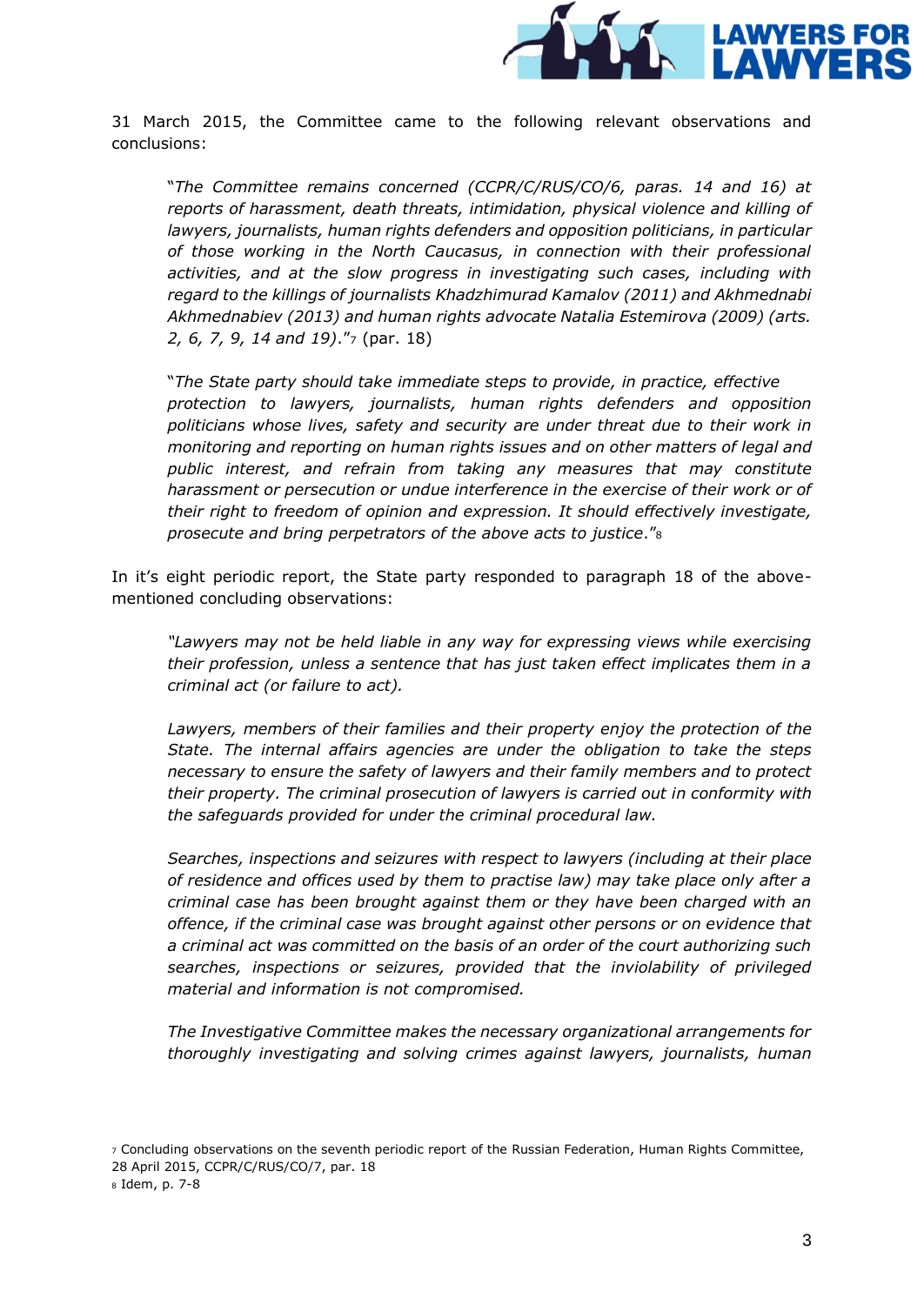

rights defenders and opposition politicians in connection with their professional *activities and establishing the circumstances that gave rise to them."<sup>9</sup>*

However, Lawyers for Lawyers has information indicating that these issues remain a concern.

#### **II Substantive Part – Implementation of the ICCPR and related issues**

#### *Issues of concern*

In this submission, L4L sets out its concerns with regard to the State party's failure to comply with article 14 of the ICCPR. Based on this provision, the State party is required to uphold the right to equality before courts and tribunals as well as the right to a fair trial, which encompasses the obligation to guarantee effective access to legal services provided by an independent legal profession in accordance with the Basic Principles.<sup>10</sup>

Adherence to the Basic Principles is considered a fundamental pre-condition for the adequate protection of the human rights and fundamental freedoms to which all persons are entitled.<sup>11</sup> In its task of promoting and ensuring the proper role of lawyers, the State party should respect and take into account the Basic Principles within the framework of its national legislation and practice.<sup>12</sup>

Consequently, it is the State party's duty under the ICCPR to respect and guarantee that all persons within its jurisdiction have effective and equal access to lawyers of their own choosing, and that lawyers are able to perform their professional functions without intimidation, hindrance, harassment or improper interference from any quarter, or be threatened with sanctions for any action taken in accordance with recognized professional duties, standards and ethics.<sup>13</sup>

The State party must also ensure that lawyers are adequately protected when their security is threatened because of carrying out their legitimate professional duties, and that they are not be identified with their clients or their clients' causes.<sup>14</sup> In addition, the State party must recognize and respect that all communications and consultations between lawyers and their clients within their professional relationships are confidential.<sup>15</sup> The Basic

<sup>9</sup> Eight Period Report Submitted by the Russian Federation under Article 40 of the Convention, 17 May 2019, CCPR/C/RUS/8, par. 125-128.

<sup>10</sup> Interference in the work of lawyers may lead to violations of the right to a fair trial under article 14 of the ICCPR, as has been recognized by the Committee. Human Rights Committee, General Comment No.32, CCPR/C/GC/32, paragraph 34. In particular, the Committee has stated that "*lawyers should be able to advise*  and to represent persons charged with a criminal offence in accordance with generally recognized professional *ethics without restrictions, influence, pressure or undue interference from any quarter.*" See also Declaration on the Right and Responsibility of Individuals, Groups and Organs of Society to Promote and Protect Universally Recognized Human Rights and Fundamental Freedoms, in particular article 12.

<sup>11</sup> Basic Principles, preamble, paragraph 9.

<sup>12</sup> Basic Principles, preamble, paragraph 11.

<sup>13</sup> Idem, Principles 1,2 and 16.

<sup>14</sup> Idem, Principles 17 and 18.

<sup>15</sup> Human Rights Committee, General Comment No.32, CCPR/C/GC/32, paragraph 34. In particular, the Committee has stated that lawyers should also be able to "*meet their clients in private and to communicate with the accused in conditions that fully respect the confidentiality of their communications.*" See also Principle 22 of the Basic Principles.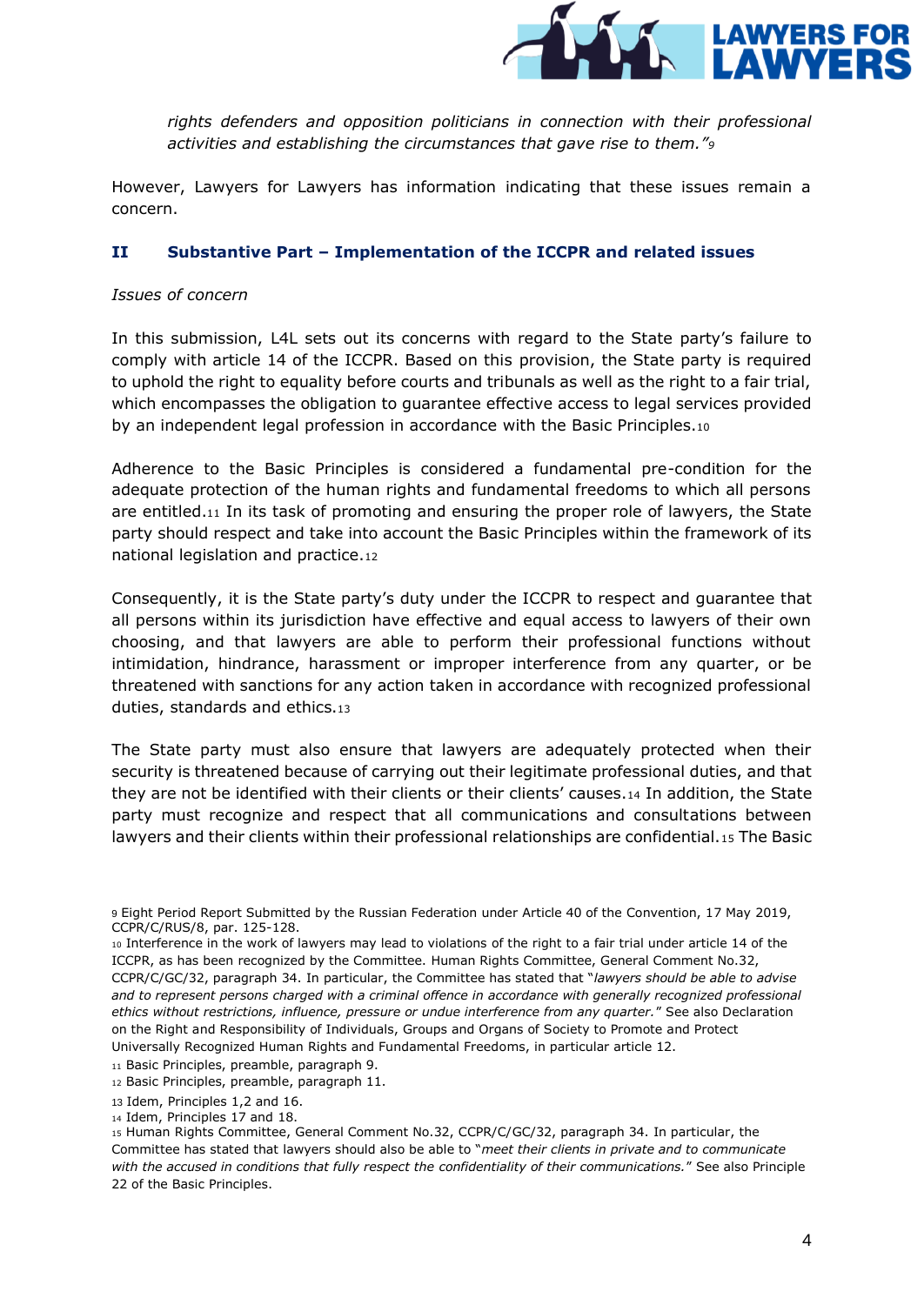

Principles affirm that lawyers, like other citizens, are entitled to freedom of expression and assembly.<sup>16</sup>

According to our information, however, the State party fails to fully respect and ensure the guarantees for the proper functioning of lawyers under article 14 of the ICCPR.

This submission highlights the following issues that give rise to L4L's concerns:

- A. Difficulties with access to clients in detention
- B. Lack of lawyer-client confidentiality during meetings with clients in detention
- C. Harassment of, and threats against, lawyers

As a result, the professional rights and privileges of lawyers in the State party are violated systematically. This impairs their ability to provide effective legal representation and consequently severely undermines the proper functioning of the rule of law and the adequate protection of rights to which all persons are entitled, including the rights to effective remedy and fair trial. The work of lawyers is indispensable for the public confidence in the administration of justice and to ensure effective justice for all person.

In addition to the violations of their professional rights and privileges under article 14 of the ICCPR, these violations also encroach upon other rights that lawyers, like other citizens, are entitled to, including the rights to security of person (article 9), privacy and unlawful attacks on a person's honour and reputation (article 17), and freedom of expression (article 19).

Given the vital role of lawyers in the protection of the rule of law and the protection of rights, and the fact that lawyers in the State party are specifically targeted because of their work as a lawyer, L4L would like to recommend the Committee to specifically address the position of lawyers, whenever appropriate, when reviewing the State party's implementation of the ICCPR.

# **A - Difficulties with access to clients in detention**

Lawyers for Lawyers was informed by lawyers from the State party that they often experience difficulties with access to their clients in detention, especially when they are working on sensitive cases.

The Basic Principles provide that governments "shall ensure that all persons arrested or detained, with or without criminal charge, shall have prompt access to a lawyer, and in any case not later than forty-eight hours from the time of arrest or detention."17 In addition, the Basic Principles provide that "[A]ll arrested, detained or imprisoned persons shall be provided with adequate opportunities, time and facilities to be visited by and to communicate and consult with a lawyer, without delay, interception or censorship and in full confidentiality". Such access may serve as a preventive measure against ill-treatment, coerced self-incriminations and confessions or other violations of the rights of the

<sup>16</sup> Principle 23 of the Basic Principles.

<sup>17</sup> Principle 7 of the Basic Principles.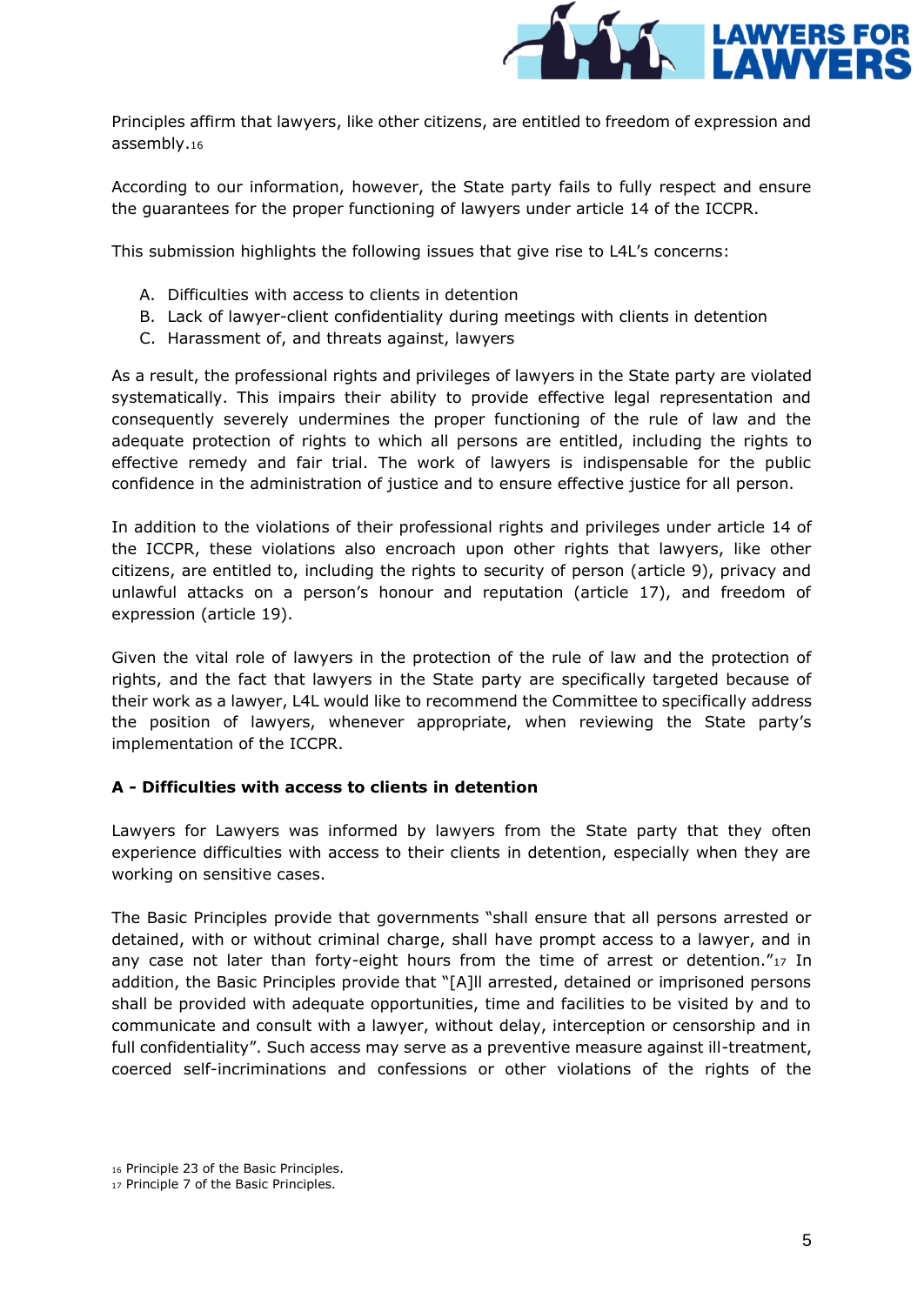

suspect.<sup>18</sup> The right of access to a lawyer is a constitutional right protected under article 48 of the Constitution of the State party.<sup>19</sup>

According to law, only two documents must be provided by a lawyer to be admitted to visit a client in detention: a lawyer's certificate and a warrant.<sup>20</sup> According to our information, however, lawyers are regularly prevented from meeting with their clients upon presentation of only the two documents. A permit issued by an investigator or a judge may also be required.

Furthermore, it was reported that lawyers also face other practical difficulties when accessing clients in places of detention. L4L has received reports of lawyers who have to wait several hours before being allowed to see their clients and in some cases are being made to wait outside in hard weather conditions. Moreover, it is not always guaranteed that after such a long waiting period the lawyer is able to meet the client. Clients are also transferred to other institutions without giving appropriate notice and information to the lawyer.

#### **B – Lack of lawyer-client confidentiality during meetings with clients in detention**

The Basic Principles provide that governments "shall recognize and respect that all communications and consultations between lawyers and their clients within their professional relationship are confidential"21. In addition, the Basic Principles provide that "[A]ll arrested, detained or imprisoned persons shall be provided with adequate opportunities, time and facilities to be visited by and to communicate and consult with a lawyer, without delay, interception or censorship and in full confidentiality" and that such consultations 'may be within sight, but not within the hearing, of law enforcement officials."<sup>22</sup> Under Russian law, any information related to a lawyer's representation of his or her client is protected by lawyer-client privilege23.

However, lawyers from the State party have reported that insufficient measures are taken by prison personnel to guarantee the confidential nature of the meetings of lawyers with their clients.

Meetings with clients in detention are sometimes attended by prison personnel, to 'guarantee the safety of the lawyer'. However, even after requests of the lawyers for the personnel to leave, they may insist on remaining in the room. Even though consultations may be within sight, they may not be within the hearing of law enforcement officials24. Refusal of personnel to leave the room could lead to them overhearing the consultations between lawyers and their clients, which is not in line with international standards. Meetings with clients are furthermore often interrupted by prison personnel, for example

- <sup>18</sup> Human Rights Committee, General Comment No. 20 on article 7, par. 11.
- <sup>19</sup> Any person detained, taken into custody, accused of committing a crime shall have the right to receive assistance of a lawyer (counsel for the defence) from the moment of detention, confinement in custody or facing charges accordingly. See the Constitution of Russia, article 48 (2), available on: <http://www.constitution.ru/en/10003000-01.htm>

<sup>20</sup> Criminal Procedural Code of the Russian Federation, article 49 (4).

<sup>21</sup> Principle 22 of the Basic Principles.

<sup>22</sup> Principle 8 of the Basic Principles.

<sup>23</sup> Federal Law No. 63-FZ of 31 May 2002 (as amended on 2 July 2013) "On lawyers' activities and advokatura

in the Russian Federation", article 8 (1).

<sup>24</sup> Principle 8 of the Basic Principles.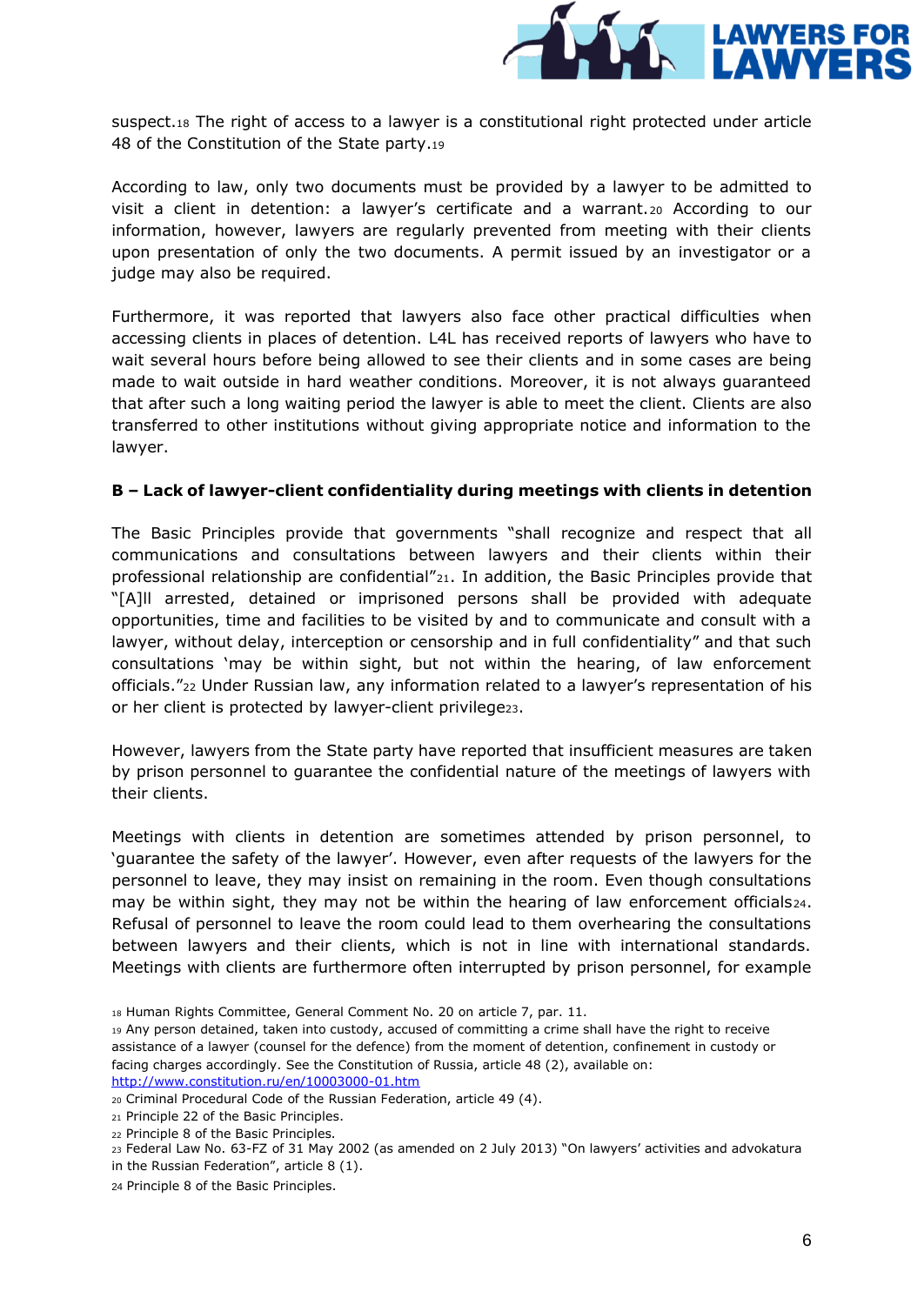

to take the clients' finger prints or for other (generally fabricated) reasons. Some lawyers have reported that they are only allowed to communicate with their clients through glass and telephones. These lawyers fear that the phones are tapped by security personnel of the prison.

Upon leaving the prison facilities, lawyers are often searched or forced to hand over their documents for inspection. Such inspections are automatically recorded by personal video cameras carried on the guards' clothing.

# **C - Threats against, and harassment of, lawyers**

Lawyers in the State party, especially those working on sensitive cases, have reported that they are subjected to threats and harassment in connection to their legitimate professional activities.

The Basic Principles provide that, governments "shall ensure that lawyers are able to perform all of their professional functions without intimidation, hindrance, harassment or improper interference".<sup>25</sup>

According to the information L4L received, lawyers in the State party who are working on sensitive cases (often with a political dimension) are sometimes subjected to attempts by investigative authorities to harass and disrupt their work. They face threats, intimidation and (physical) attacks in connection with their legitimate activities as lawyers.

This is illustrated by the following cases:

# *Irina Biryukova*

*Irina Biryukova is a human rights lawyer with Public Verdict Foundation, which raises awareness of human rights violations committed by law enforcement agents, contributes to ensure public oversight of places of detention in the Russian Federation and provides victims who have suffered abuse by law enforcement with legal help.* 

*On 20 July 2018, a Russian newspaper published a video showing the torture of Evgeny Makarov, a detainee in prison colony N1 in Yaroslavl and client of Irina Biryukova. The video had been leaked to the lawyer who then gave it to the press. Two days after a newspaper published the video, a confidential source close to the prison administration informed Irina Biryukova that her physical safety was in danger and she also began to receive threats on social media. After the Investigative Committee of the Yaroslavl region decided to deny state protection to her and her daughter due to the "unpersonalised nature of threats", Irina Biryukova had to flee the country. In November 2018, Irina Birykova was notified that state protection measures to her and her daughter were applied after Irina Biryukova*  appealed the previous decision of the Investigative Committee of the Yaroslavl *region.<sup>26</sup>*

<sup>25</sup> Principle 16(a) of the Basic Principles.

<sup>26</sup> <https://www.frontlinedefenders.org/en/case/threats-against-irina-biryukova>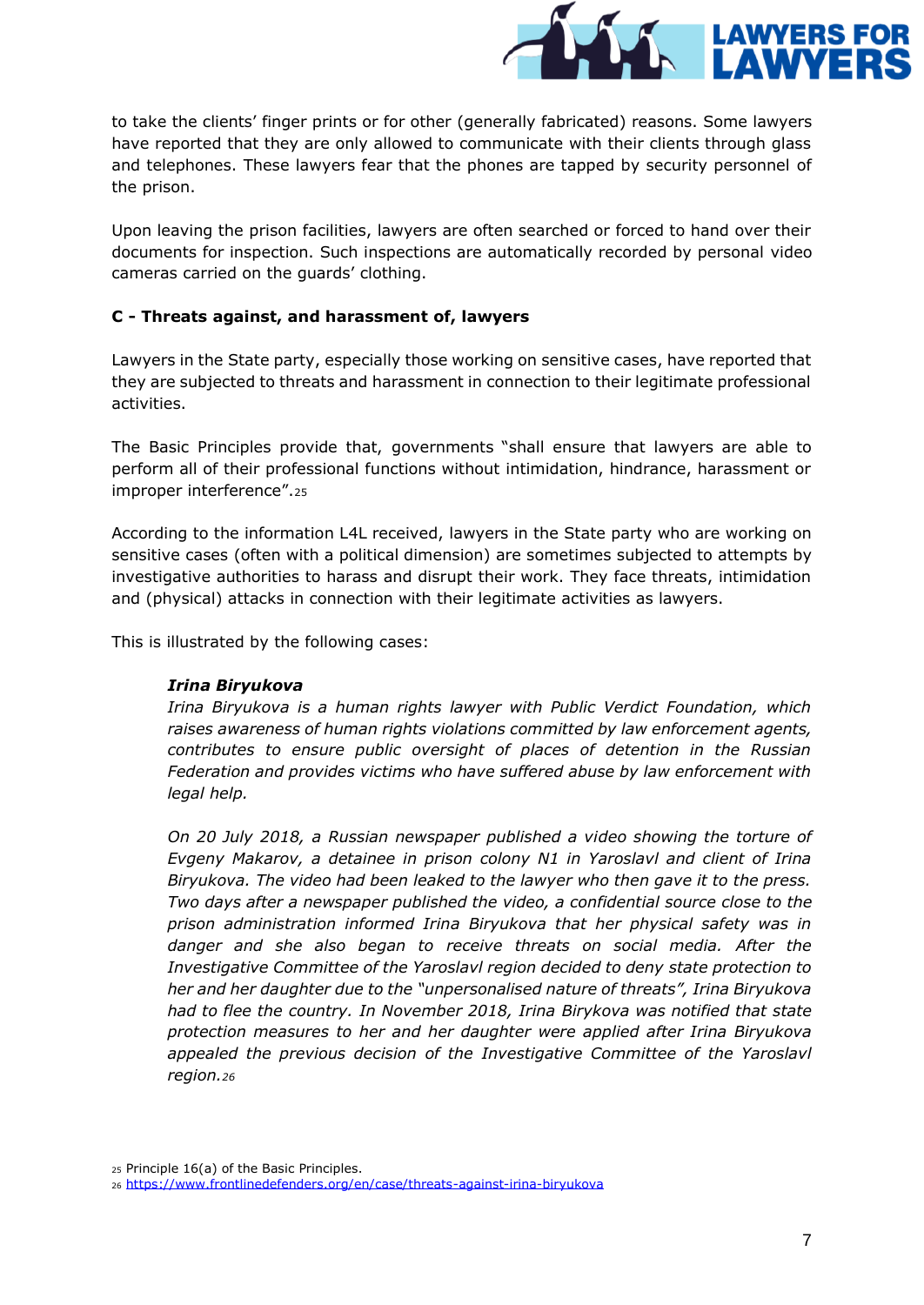

#### *Dmitriy Sotnikov*

*On 12 September 2019, Moscow-based lawyer Dmitriy Sotnikov was blocked by a court officer from entering the courtroom to represent his client at the Novomoskovsk District Court. While attempting to enter the room again, he was pushed face down by the officer and handcuffed. After having spent eight hours in the local department of the Investigative Committee without being officially registered, Dmitriy Sotnikov inquired whether he was officially in custody. On being told that he was not, he attempted to leave and was reportedly again, attacked, this time by investigators, who beat him on the head and slammed a door shut on his fingers. Consequently, Dmitriy Sotnikov sustained injuries from both incidents and had to undergo medical treatment for the same.<sup>27</sup>*

Some lawyers are subjected to arrests, criminal investigations and proceedings, in connection with their legitimate activities as attorneys. The Basic Principles provide that "[G]overnments shall ensure that lawyers shall not suffer, or be threatened with, prosecution or administrative, economic or other sanctions for any action taken in accordance with recognized professional duties, standards and ethics".<sup>28</sup>

This is illustrated by the following case:

#### *Mikhail Benyash*

*For a decade, defence lawyer Mikhail Benyash has been working on civil and criminal cases in Sochi, Krasnodar Region, Russia. In the context of authorities' reluctance to sanction peaceful protests, Mikhail Benyash has been providing legal assistance to the participants of rallies that were not officially approved. He has also attended a number of protests in order to monitor and prevent police brutality.* 

*On 9 September 2018, Mikhail Benyash was violently arrested after going to the city of Krasnodar to provide legal assistance to participants in a peaceful rally against pension reforms. During his arrest he has allegedly been beaten and chocked by police officers, who initially did not introduce themselves and were wearing civilian clothes. After he was brought to the police station his lawyer was denied access to him for several hours. On 11 September 2018, he was charged with "resisting the police's legitimate orders" and he was sentenced to 14 days of "administrative detention". On 23 September 2018, the day of his release, Mikhail Benyash was charged with "violence against a representative of authority". A charge not raised at the time of his earlier conviction in relation to the same incident. The Investigative Committee claimed that Mikhail Benyash hit a police officer in the face three times and bit him on the arm. On 11 October 2019, he was found guilty of this charge and was fined 30 000 RUB.<sup>29</sup> On 23 October the Krasnodar Regional Court overturned his two month pre-trial detention order and ordered his release on bail, set at 600 000 RUB (approximately 8000 EUR).*

<sup>27</sup> <https://www.icj.org/the-russian-federation-use-of-physical-force-against-lawyer-must-be-investigated/>

<sup>28</sup> Principle 16(c) of the Basic Principles.

<sup>29</sup> <https://lawyersforlawyers.org/lawyer-mikhail-benyash-indicted/>